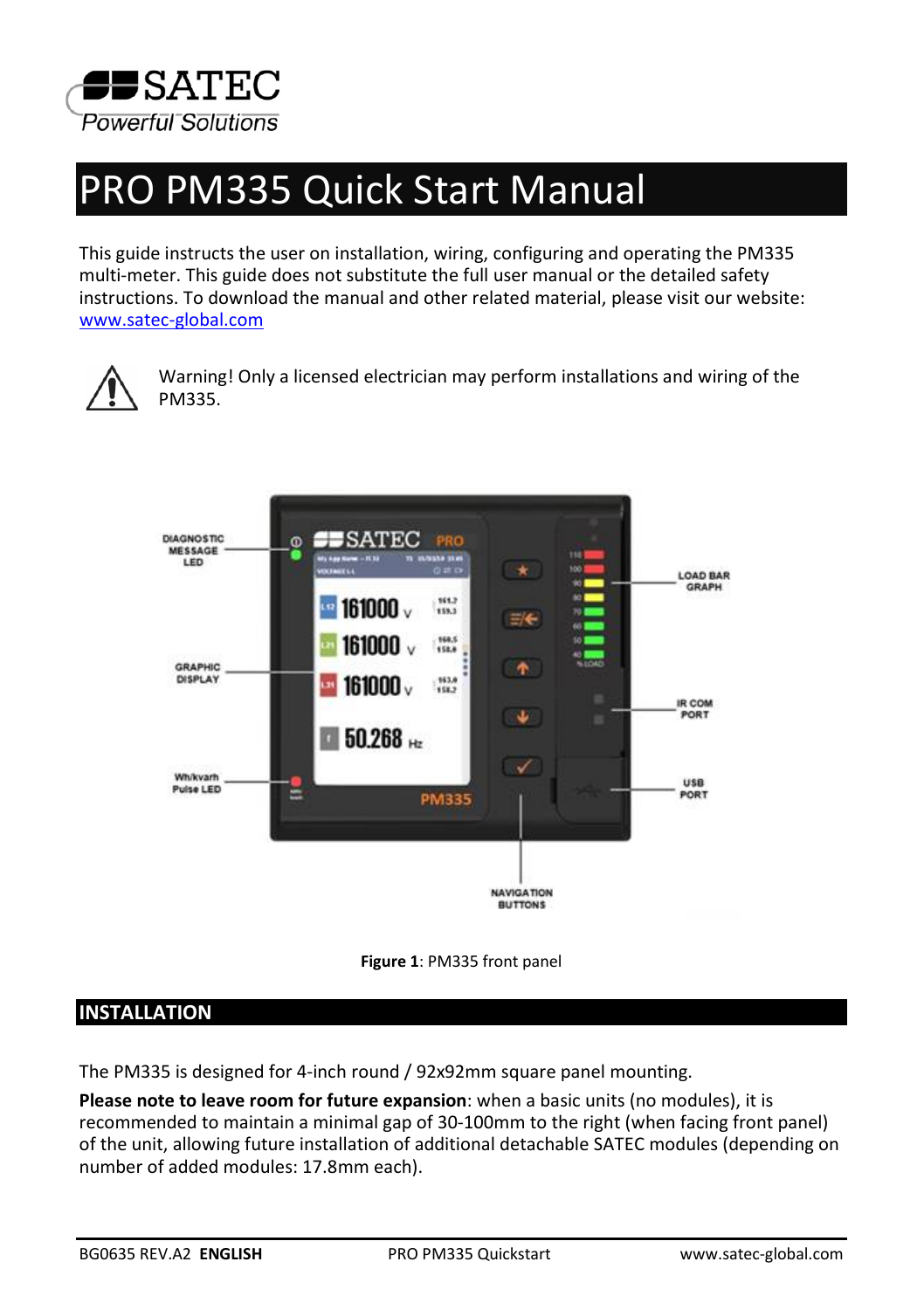#### **ELECTRICAL CONNECTIONS**

The following steps correspond with a low-voltage three phase network (figure 2):

- 1. Make sure all power sources are disconnected.
- 2. Make sure that your designated power supply corresponds with the unit's rating.<br>3. Connect the nower supply (bottom-left of back panel) via 12 AWG wires and a
- 3. Connect the power supply (bottom-left of back panel) via 12 AWG wires and a designated circuit breaker.
- 4. Standard external current transformers: connect the CT's (14 AWG minimum) "**+**" pole to the device's **I1+** current input (unit's bottom right of rear end, as in figure 2) and the "**-**" pole to the adjacent **I1-** current input. Repeat this for the following two phases, **I2** and **I3.**

Verify proper polarity in your connections in accordance with the arrow printed on the external CTs.

"HACS" CTs: connect the red/white wire to the "+" terminal and the black/orange (colors vary according to the CT model) wire to the "-" terminal.

- 5. Connect the voltage measurement inputs (22-12 AWG; bottom-center of rear end).
- 6. Connect the com wire (26-12 AWG, shielded) to COM1 (RS485, top-left of rear-end).<br>7. Power-on the unit.
- Power-on the unit.



**Figure 2**: Electrical wiring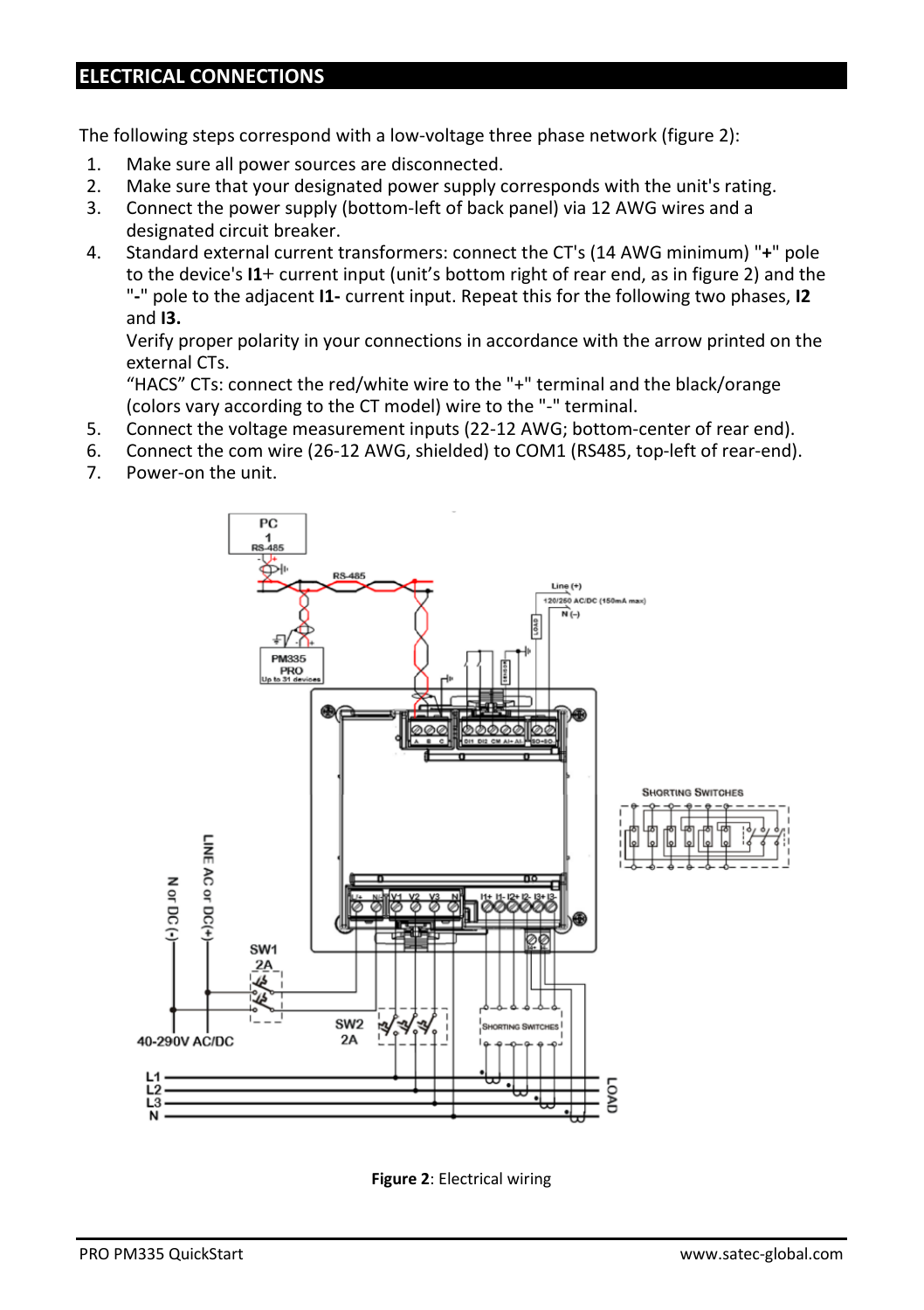#### **BASIC CONFIGURATION AND OPERATION**

The PRO PM335 is operated via the LCD display, 2 LEDs and 4 pushbuttons (figure 1: front panel).

When powered on, the device will default to displaying voltages, for basic setup back up (< button) to the home screen navigate with arrows to "setup" (select with  $\checkmark$ ), enter default password ("9") and select ("apply"). Open "general setup" to reveal "basic setup" for configuration.